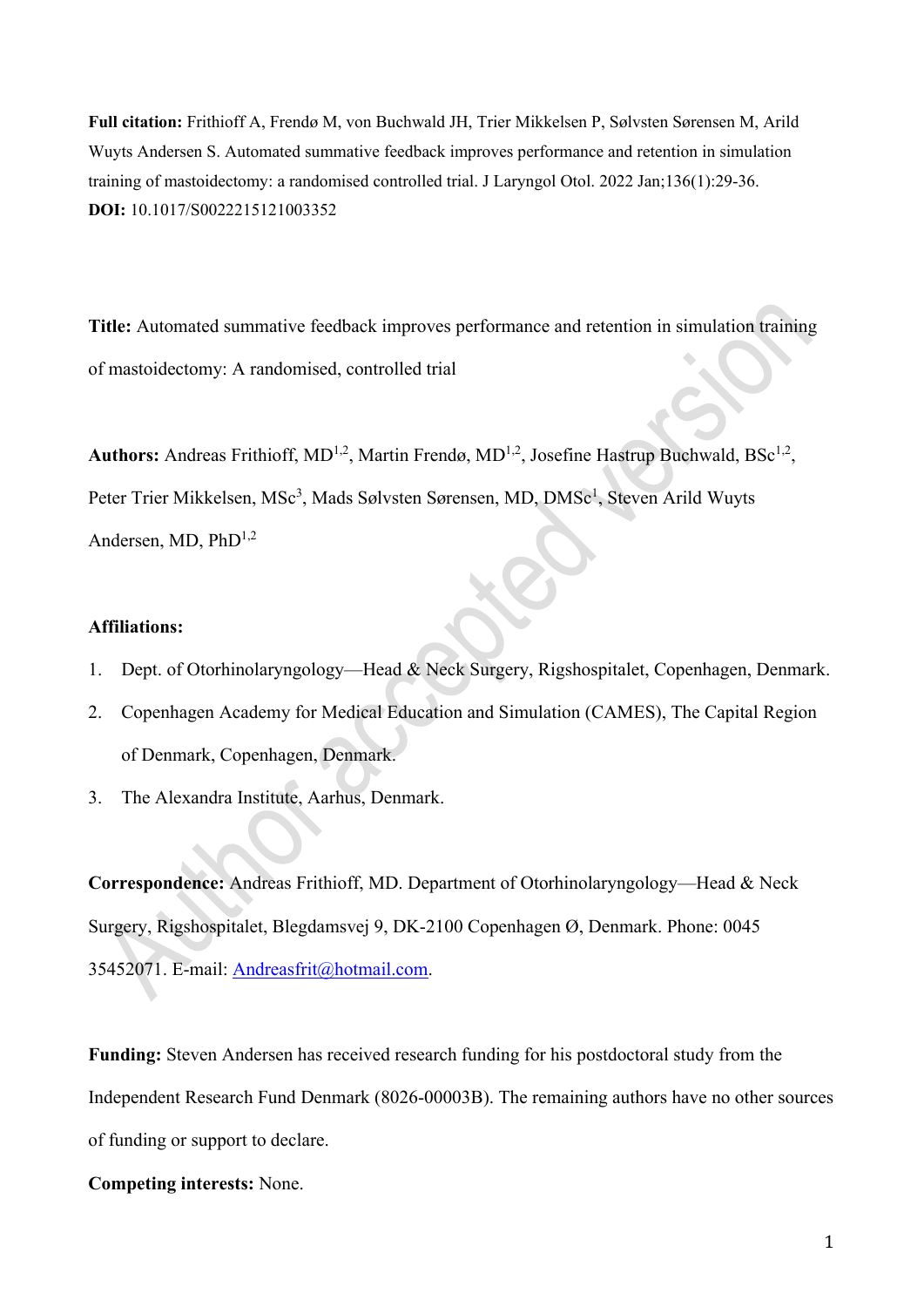

## **Abstract**

**Objective:** To investigate the effects of automated metrics-based summative feedback on performance, retention and cognitive load in distributed virtual reality (VR) simulation training of **Method:** Twenty-four medical students were randomised in two groups and performed 15 mastoidectomies on a distributed virtual reality simulator as practice. The intervention group received additional summative metrics-based feedback; the control group followed standard instructions. Two to three months after training, participants performed a retention test without learning supports.

**Results:** The intervention group had a better final-product score (mean difference  $= 1.0$  points;  $p =$ 0.001) and metrics-based score (mean difference = 12.7;  $p < 0.001$ ). At retention, the metrics-based score for the intervention group remained superior (mean difference  $=6.9$  per cent;  $p = 0.02$ ). Also at the retention, cognitive load was higher in the intervention group (mean difference = 10.0 per cent;  $p < 0.001$ ).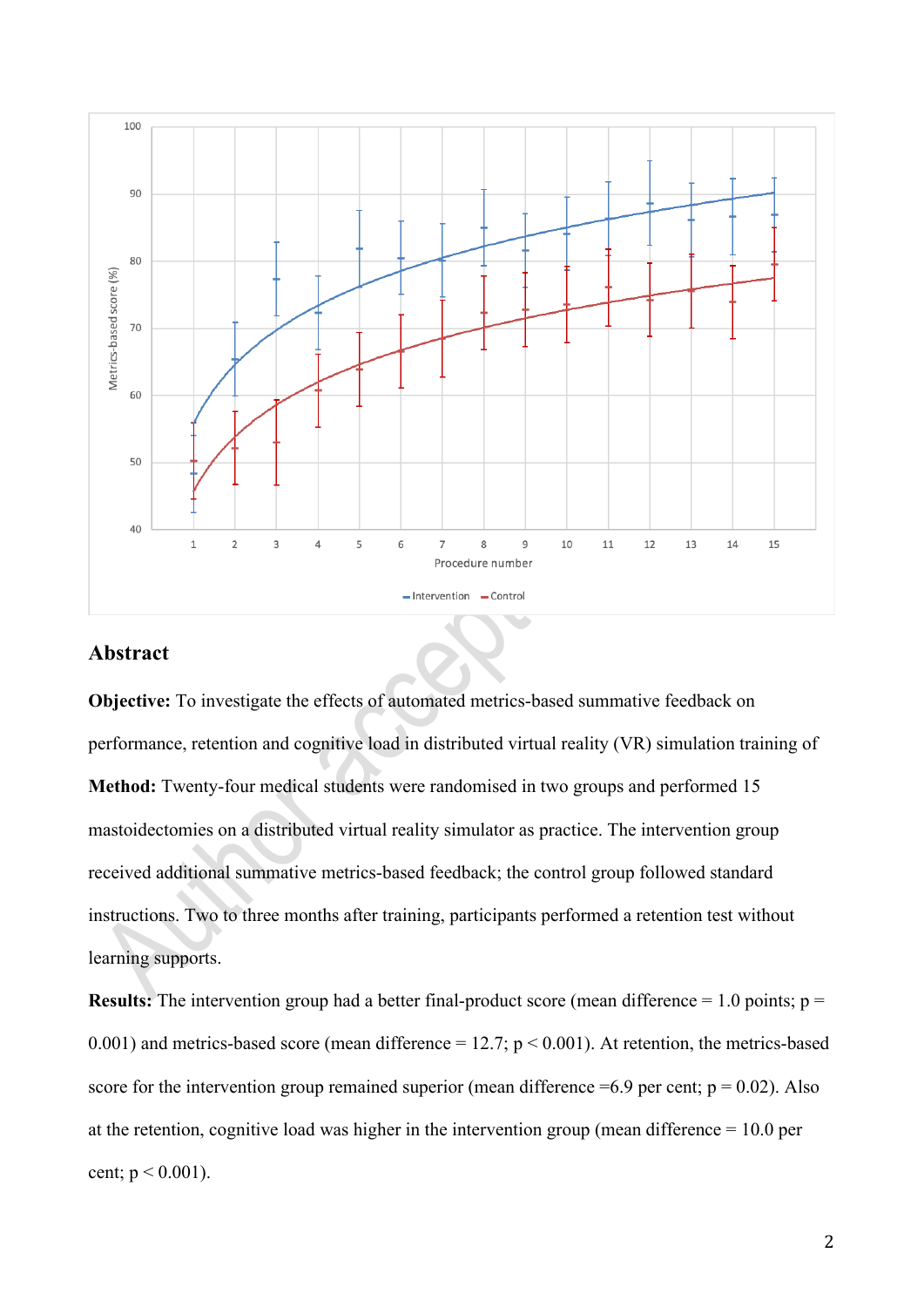**Conclusion:** Summative metrics-based feedback improved performance and lead to a safer and faster performance compared with standard instructions and seems a valuable educational tool in the early acquisition of temporal bone skills.

**Keywords:** Temporal bone surgery; mastoidectomy; surgical education; simulation-based training; summative feedback; directed self-regulated learning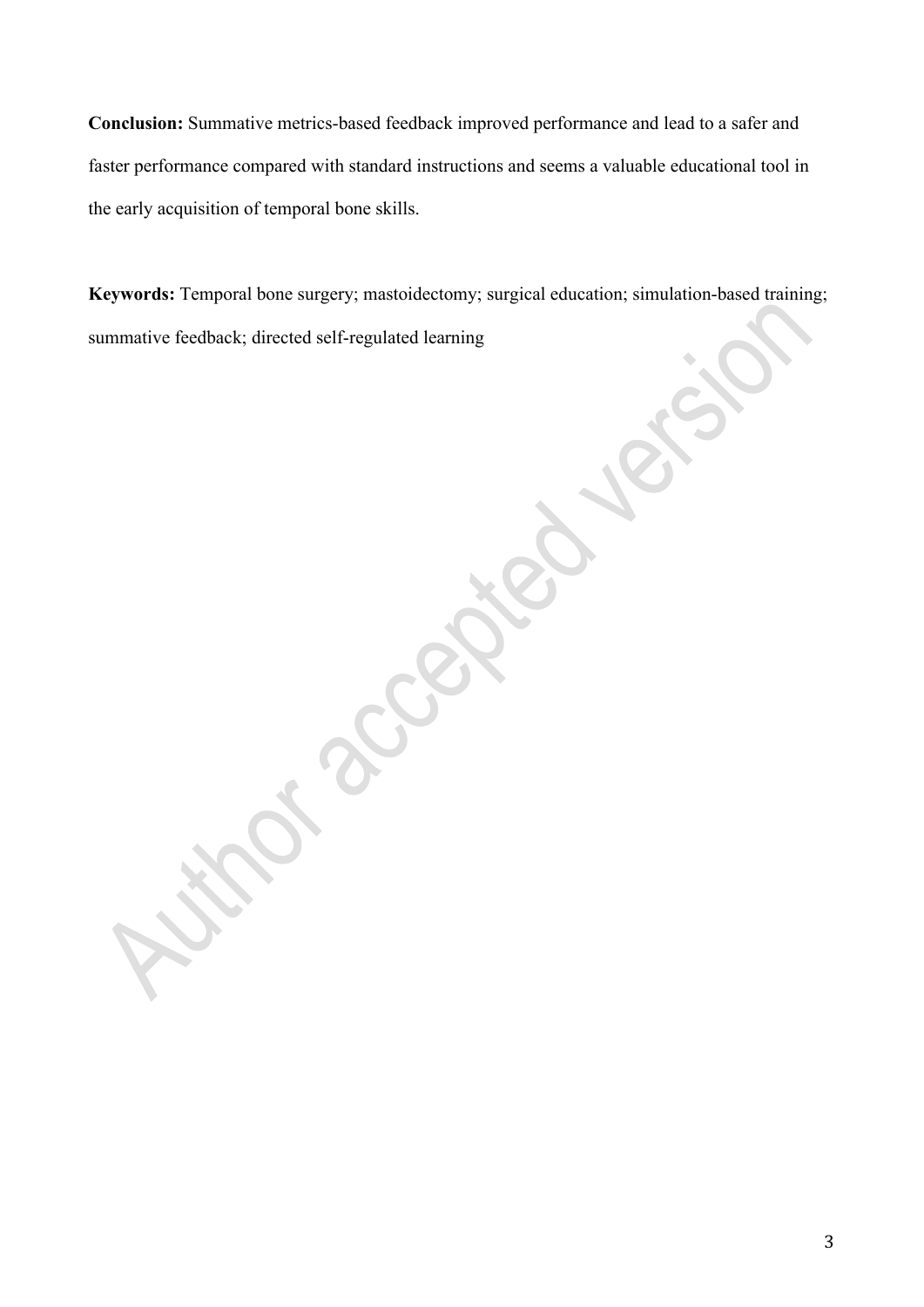## **Introduction**

Most surgical procedures—including in temporal bone surgery—require demanding cognitive and psychomotor skills of the surgeon. High-quality training with repeated practice is important to ensure competency, a good surgical outcome, and patient safety (1). Novices have traditionally been introduced to temporal bone surgery through hands-on cadaveric dissection (2). Nevertheless, due to a decrease of human cadaveric temporal bones available for dissection (3), interest in alternative training methods such as virtual reality (VR) simulation has increased. Even though evidence for efficacy of VR simulation training is well-established (4–6), implementation and systematic integration in the curriculum is often limited (3).

Virtual reality simulation allows the trainee to practice on an unlimited number of cases but also provides the opportunity for directed, self-regulated learning (DSRL) (7). This represents a selfdirected learning experience in which the trainees are able to regulate their own learning, scaffolded by instructional design and learning supports provided by the educator, and without the presence of a human instructor (7). Several benefits of DSRL have been reported for example long-term benefits on performance as well as cost-effectiveness because little or no presence of an instructor is needed (8,9). Feedback has consistently been identified as a key feature of successful simulationbased surgical training (10,11) and this can be provided by the simulator itself (12–15). Altogether, this allows trainees to practice and acquire surgical skills at any time—even at home (9).

In temporal bone surgical skills training, VR simulation with continuous simulator-integrated tutoring has been found to accelerate the initial learning curves of novices (16). However, after just few procedures novices reach a seeming plateau of learning curve due to tutoring over-reliance (17). In accordance with the "guidance hypothesis", this over-reliance on continuous (concurrent) feedback negatively affects performance when the feedback is withdrawn (18). Feedback also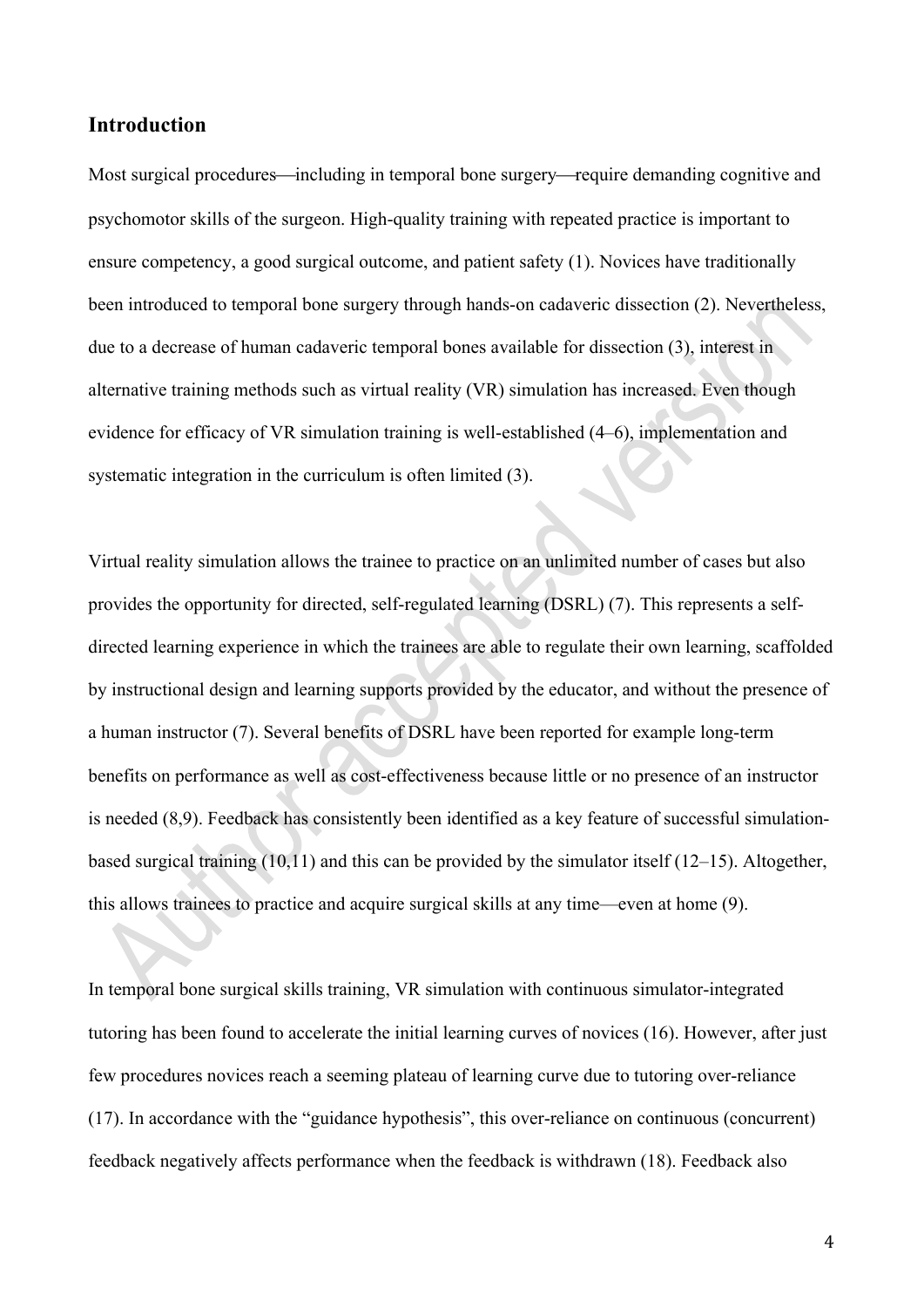affects the cognitive processes of the learner (19) and cognitive load theory provides a theoretical framework for understanding learning from a cognitive perspective. The main premise of cognitive load theory is that working memory and information processing capacity is limited, especially for the novice learner (20). If the sum of cognitive load exceeds the capacity of the learner, this will induce a cognitive overload that negatively affects performance and learning (21,22). However, some cognitive load (the germane load) is required for the formation of mental schemata (i.e. learning) and continuous feedback can interact with this process (23).

In contrast to continuous feedback, the use of summative (terminal) feedback appears to result in better learning (19). In VR temporal bone surgical simulation, such summative feedback has mostly been based on experts' rating performance using structured assessment tools (24). This is timeconsuming and either requires instructor presence during the training situation or later assessment based on recording of the procedure or evaluation of the final product. This makes timely summative feedback nearly impossible. Many simulator-gathered metrics for performance have been suggested (25) and recent efforts on integrating these into valid assessment enables automated and immediate summative feedback (14). In other procedural skills such as endoscopy (26) and ultrasound (27), automatized simulator-based feedback has shown positive effects on novices' performance.

Very little is known about the effects of using summative feedback in VR temporal bone simulation training but we hypothesize that it will improve end-of-training performance, increase retention of skills as well as modify cognitive load for the novice. In this study, we therefore want to compare summative feedback based on simulator metrics with standard training without summative feedback in distributed VR simulation training of mastoidectomy.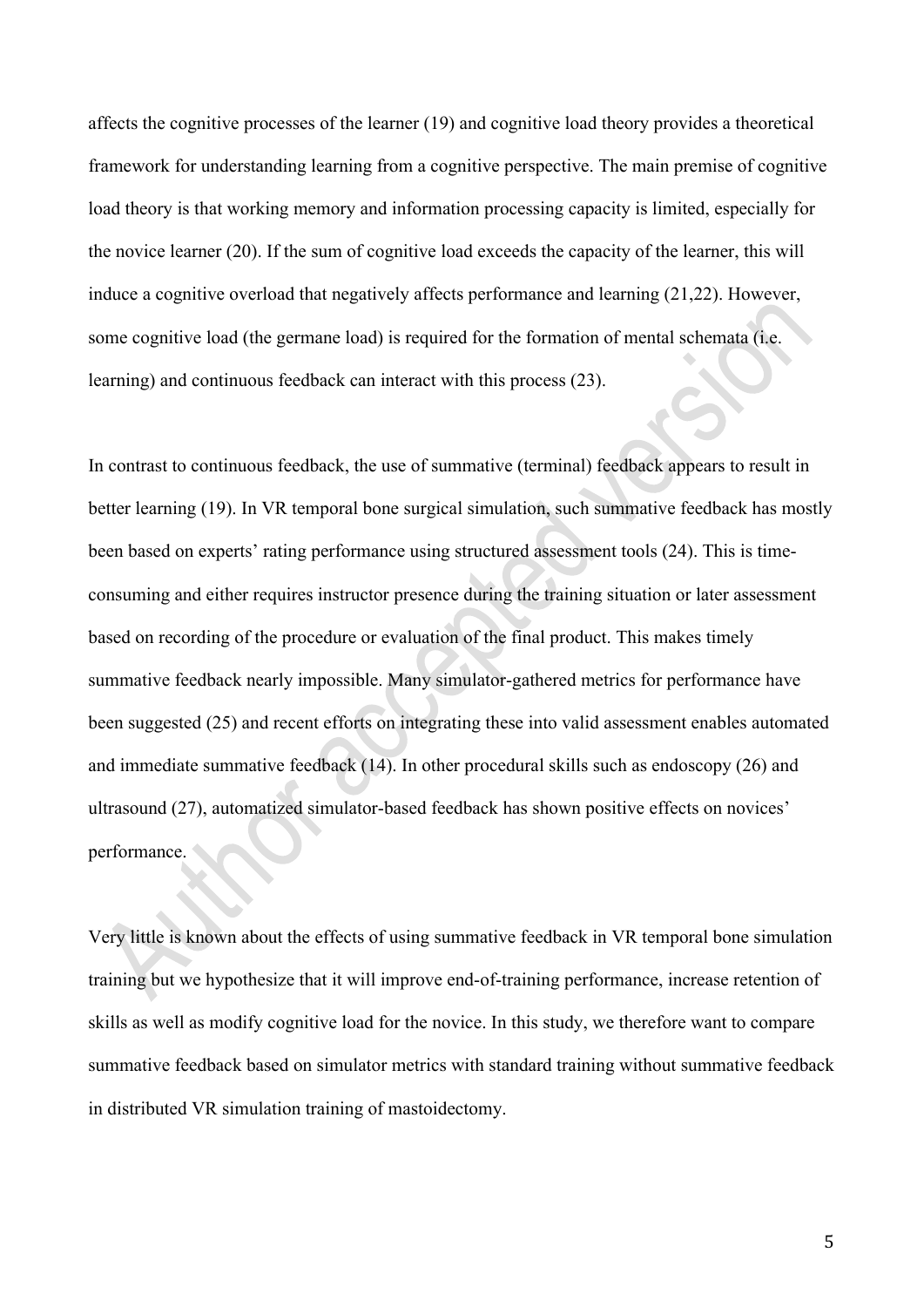## **Material and methods**

#### *Study design, participants and setting*

This was a prospective, controlled, randomized trial of an educational intervention.

To represent true novice trainees, twenty-seven medical students were recruited from the University of Copenhagen, Denmark and twenty-four completed the training program. Figure 1 shows the CONSORT flow diagram. Participants were recruited from both clinical and non-clinical semesters but none had any clinical exposure to temporal bone surgery as this is not part of the pre-graduate curriculum. Prior temporal bone surgical simulation training was the only exclusion criterion. Participants were volunteers and did not receive compensation and the training was considered an extracurricular activity. The trial took place at the Simulation Centre at Copenhagen Academy of Medical Education and Simulation (CAMES) from October–December 2019 with retention testing in February–March 2020.

#### *Simulation equipment*

The VR simulation platform used was an experimental version of the Visible Ear Simulator (VES) version 2.1 that features recording a range of simulator-integrated metrics for feedback (14). VES is a high-fidelity VR temporal bone surgical simulator offered as academic freeware online (28). The simulator uses the Geomagic Touch haptic device (3D Systems, Rockhill, SC, USA) for drilling of a virtual temporal bone with force feedback.

## *Randomization*

Participants were randomized by the first author (A.F.) with a 1:1 allocation ratio into two groups using an online random sequence generator before starting the training program. Upon dropout, a new participant was recruited and assigned the same group as the dropped-out participant.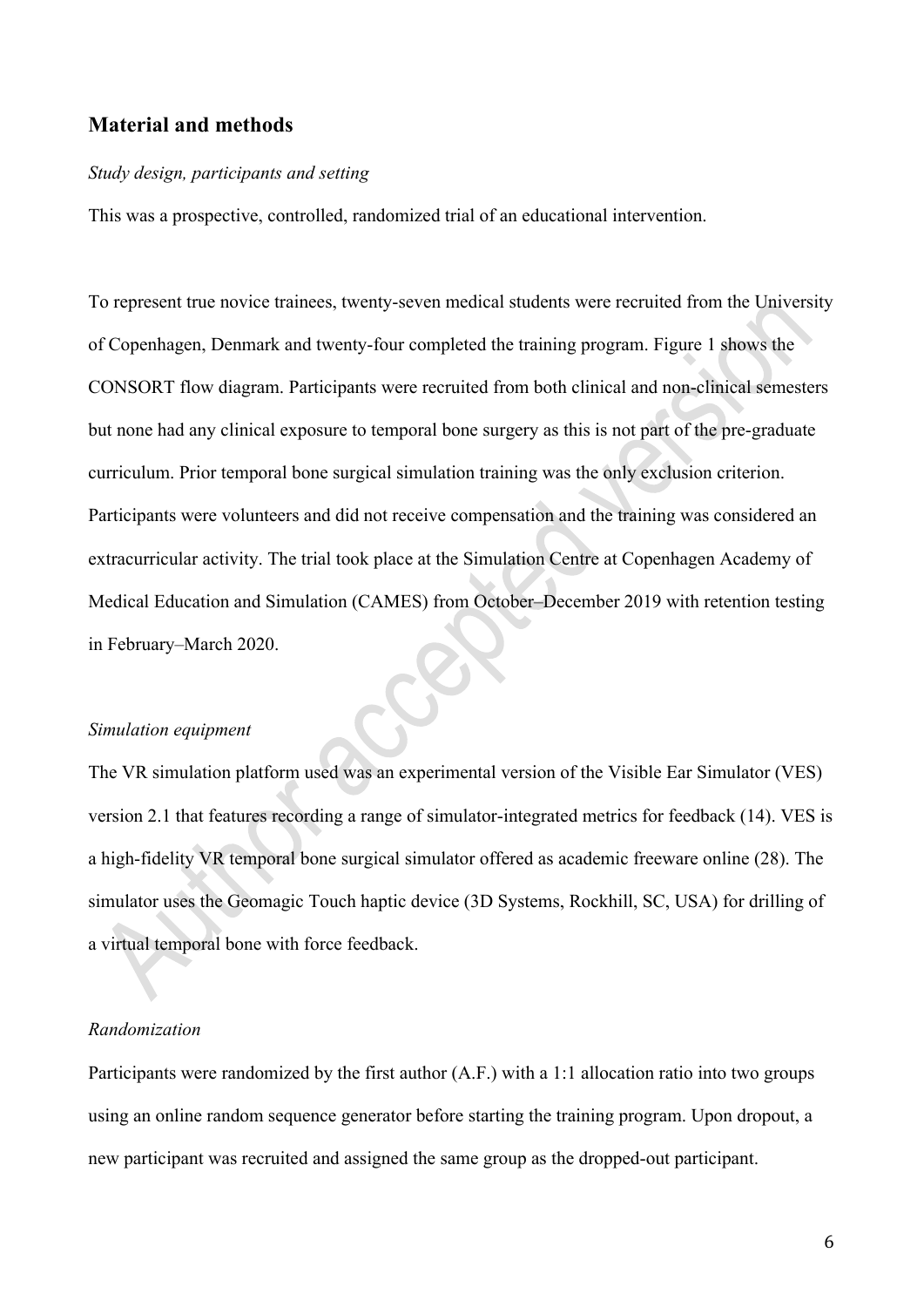#### *Intervention*

Participants in both groups first completed a background questionnaire. Next, participants were introduced to the simulator's navigation and controls by a brief and individual hands-on exercise (5 minutes).

Both training programs (control and intervention) consisted of five blocks of distributed training: each block was spaced by at least one week and consisted of three identical procedures (complete anatomical mastoidectomies with posterior tympanotomy). As a warm-up, participants were guided by color-coding (green-lighting) of the bone volume to be drilled in procedure 1 (baseline) but not during any of the following procedures (procedures 2–15). Both groups had access to an on-screenstep-by-step dissection guide (standard instructions), which was available at all times during all training procedures. There was no time limit for the procedures.

In contrast to the control group, the intervention group received structured, written summative feedback based on simulator metrics immediately after each procedure (14). This scoring and feedback sheet (Appendix A, Supplemental Digital Content) provides the participant an overall metrics-based score as well as feedback on choice of drill, bone volume removed, collisions with important anatomical structures including the dura, facial nerve, chorda tympani, semi-circular canals and the ossicles.

Two months after finishing the initial training, all participants were invited back for retention testing. This consisted of two procedures (procedure 16–17) identical to the training procedures, however, without access to the on-screen instructions and without summative feedback or access to prior scoring-sheets.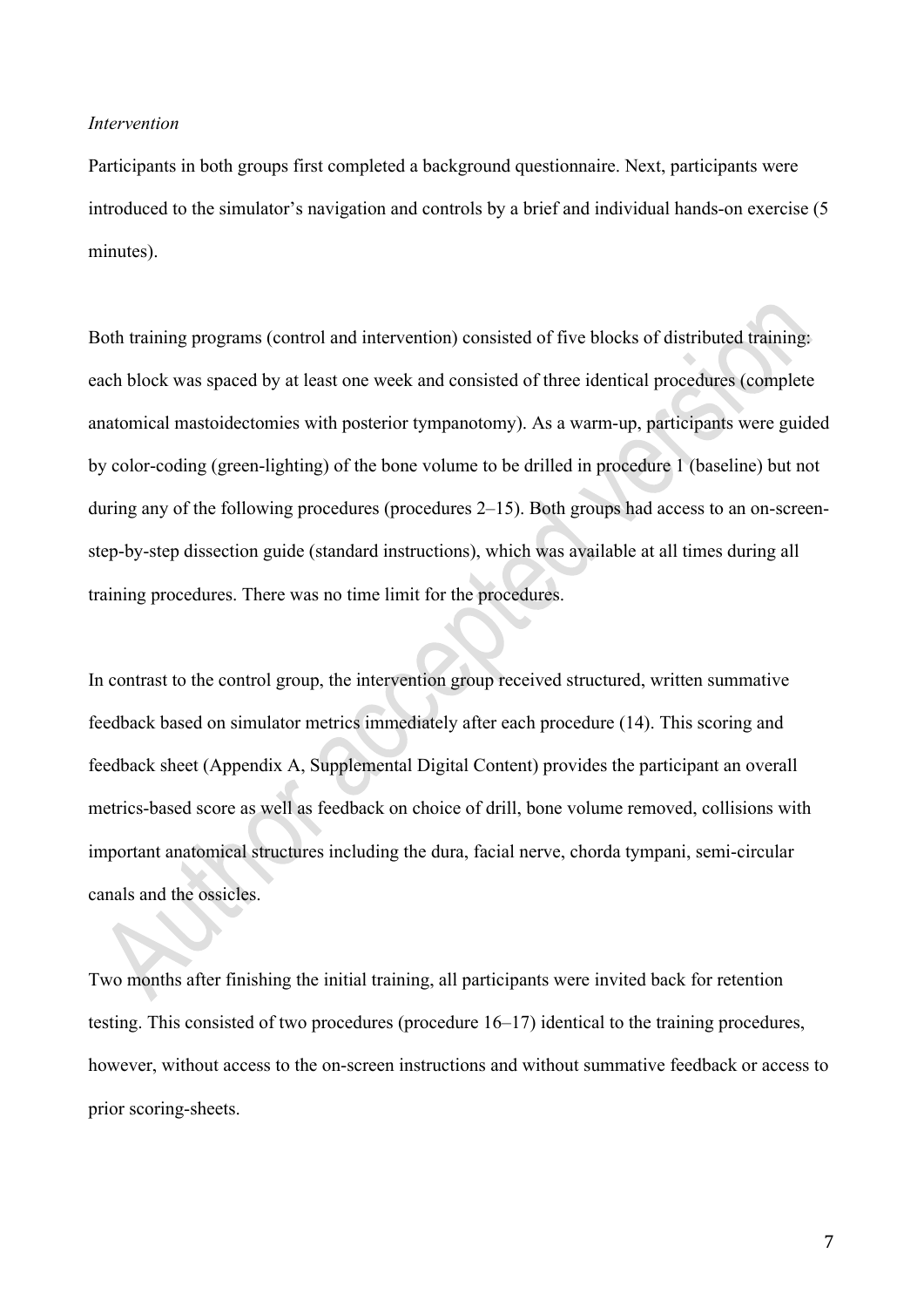#### *Outcomes*

The primary outcome was manual assessment of the mastoidectomy performance (final-product score, FPS). This was done after the trial using a 26-item modified Welling Scale for final-product analysis (29) of the end results of the drilling (Figure 2). Two experienced raters (S.A. and M.S.), who were blinded to participant, procedure number, and group assignment, assessed the performances.

A secondary outcome was the metrics-based score (MBS), which is based on five sub-scores combining different metrics and reflecting a correct use of drills, efficiency, and goal-directed drilling behavior. A proficiency level (i.e. pass) for this score has previously been established at a MBS of 83.6% (14). We further added a collisions score based on the number of collisions with critical structures and also recorded the time used for the procedure.

Cognitive load (CL) was another secondary outcome and was measured by secondary-task reaction time, which is an established method for estimating CL (30). This was done using reaction timer (American educational products, LLC, USA) measuring the time (in 1/100 s) it takes to press on a foot switch in response to at beep. Measurements were performed in series of four at baseline (before and after training) and at  $t=5$  min and  $t=15$  min during the simulation. Cognitive load was calculated as the mean reaction time during simulation divided by the mean reaction time at baseline (i.e. the relative reaction time) (31).

#### *Sample size*

Sample size calculations were based on experience from similar studies because sample size calculations for repeated measurements designs are not well-defined. Therefore, we chose 12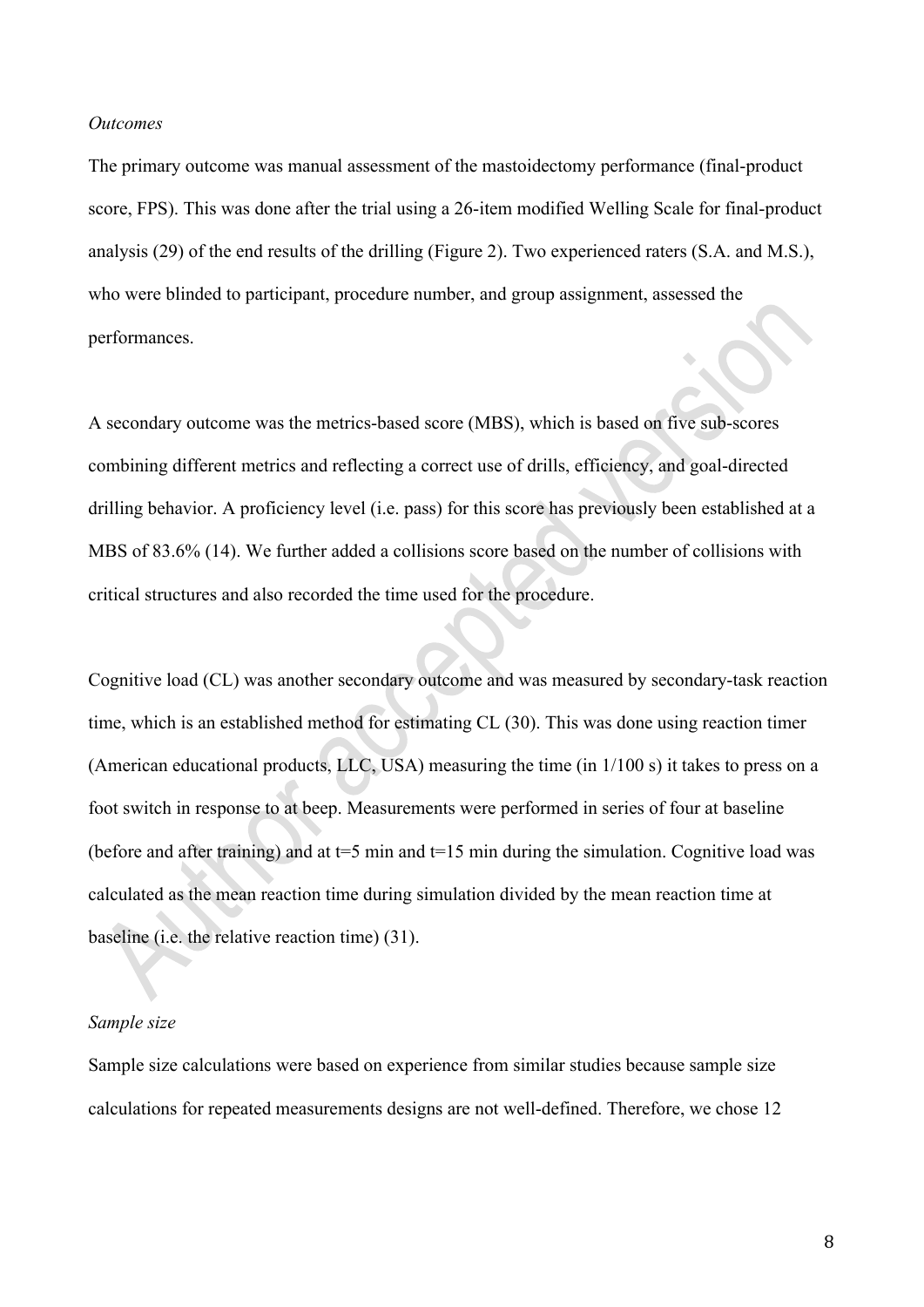participants in each arm, which based on previous studies should be able to detect a 10% difference in the final-product outcome.

### *Statistical methods*

Data were analyzed using SPSS version 25 (IBM, Armonk, NY, USA) for Mac OSX. Due to repeated measurements, linear mixed models (LMM) using the principles outlined by Leppink (32) were used in the analyses. Models were iteratively built to investigate the different factors and their interactions as fixed effects: for the FPS, the final model included group, procedure number, and rater; for the MBS outcomes, the final model included group and the procedure number; for the CL outcome, the final model included only group as timing of reaction because time measurement during the procedure ( $t=5$  min and  $t=15$  min) and procedure number was not found to influence CL; for the retention procedures, the corresponding models included group and rater (FPS) or group only (MBS and CL). Estimated marginal means and *P* values of the LMM are reported. *P* values <0.05 are considered statistically significant.

#### *Ethics*

The Regional Ethical Committee of the Capital Region of Denmark found this educational trial exempt (H-19069755). Written consent was obtained from participants.

# **Results**

Participants in the control and intervention groups had similar baseline characteristics including self-reported computer skills and gaming frequency (Table 1, participant demographics).

## *Effects on final-product score (FPS)*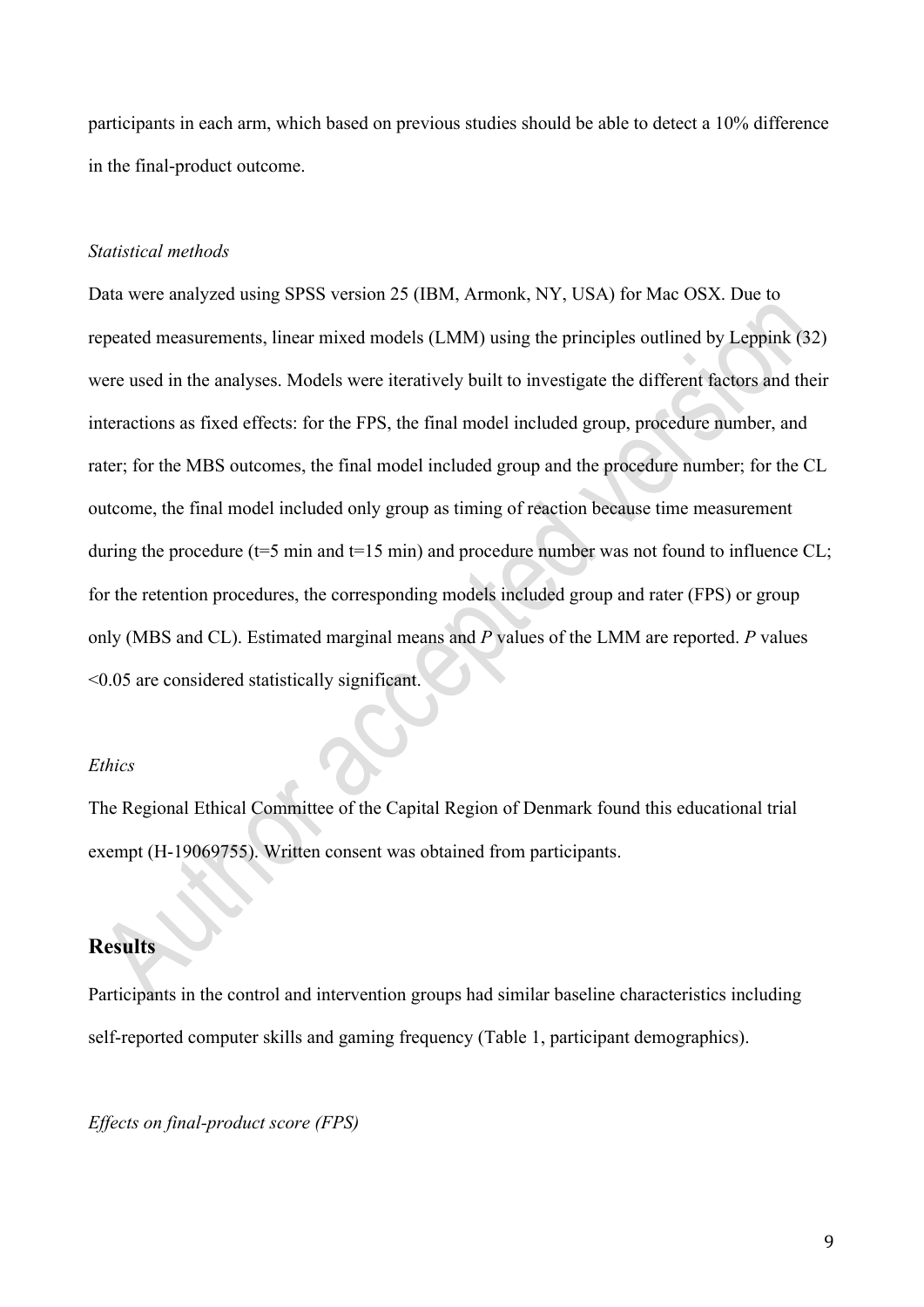For the expert assessment of the FPS performance, the two groups had similar performance at baseline (i.e. the warm-up procedure) (mean difference=0.7 points; p=0.45). During the trial, FPS increased with repeated practice  $(0.08 \text{ points per procedure}; p=0.045)$  in both groups as expected (Figure 3). Importantly, we found that the intervention group significantly outperformed the control group (mean diff.=1.0 points, p=0.001). At retention testing, the intervention group performed slightly better than the control group but this was not statistically significant (Table 2).

### *Effects on metrics-based score (MBS), collisions and time*

For performance assessment using the automated MBS, we found similar results. Participants scored similarly at baseline (mean diff.=1.9;  $p=0.60$ ) and repeated practice increased the MBS  $(1.6\%$  per procedure; p<0.001). During training, the intervention group performed far superiorly to the control group (mean difference 12.7%; p<0.001: Figure 4). This also resulted in the intervention group having more total performances that passed the pre-defined proficiency level compared with the control group (41.6% vs. 8.8%;  $p<0.001$ ). Finally, at retention testing, the intervention group continued to have a higher MBS compared with the control-group (mean diff.= $6.9\%$ ; p= $0.02$ ) (Table 2). We found a poor correlation between the MBS and FPS  $(r^2=0.04)$ .

For collisions and time, the intervention group made significantly fewer total collisions (mean 43.4 vs 54.1; p<0.001) and also completed the procedure using less time compared with the control group (mean diff.=4.6 min;  $p<0.001$ ). At retention testing, we found no statistically significant difference in the number of collisions (mean diff.=6.3;  $p=0.31$ ) or time (mean diff.=2.4 min;  $p=0.35$ ).

## *Effects on cognitive load*

There was no difference in CL between the intervention and control group at baseline (mean diff.=6.2%; p=0.33) or during training (mean diff.=1%; p=0.20) and CL did not decrease with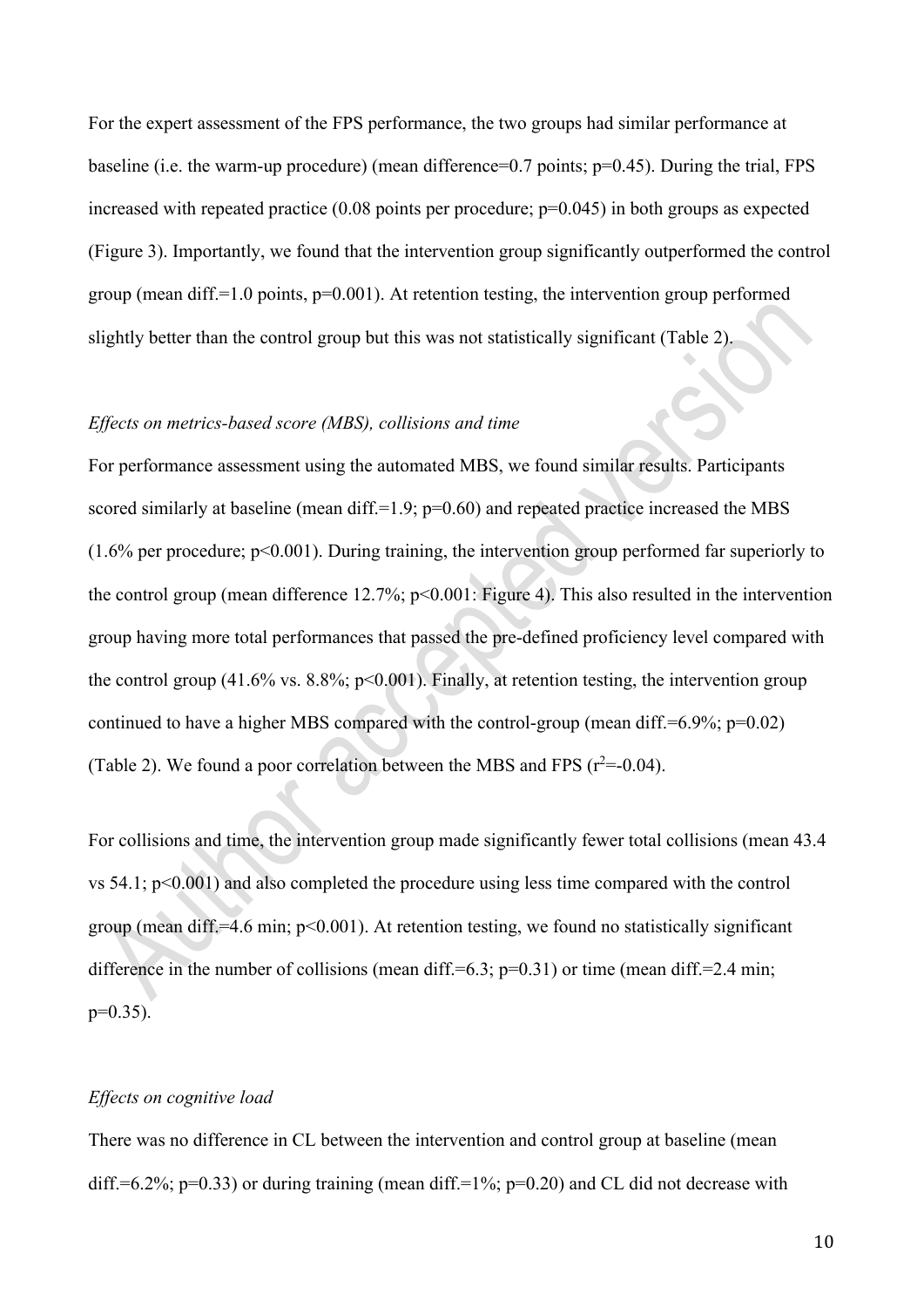repeated practice. In contrast, the intervention group was found to have a higher CL compared with the control group during retention testing (mean diff.=10%;  $p$ <0.001) (Table 2). When comparing CL at the end-of-training (procedures 13–15) with the retention test (procedures 16–17), CL was 7.1% higher for the intervention group (p=0.005) whereas the control group experienced a 1.8% decrease in CL  $(p=0.005)$ 

## **Discussion**

Overall, we found that the summative feedback intervention improved novices' performances during VR simulation training considerably and accelerated the initial learning curve using both manual assessment and automated scoring based on simulator-metrics as outcome. Further, the intervention resulted in fewer collisions with key structures, for example the facial nerve and also decreased time to complete the procedure. At the retention test MBS remained higher for the intervention group, however there was no significant difference in performance for the FPS. The intervention did not affect CL during training, however, during the retention testing, the CL induced in the intervention group was significantly increased.

It is not surprising that the intervention group had a higher MBS compared with the control group during the training since the intervention group received this score along with feedback based on the same metrics after each completed procedure. The control group however, did not receive any summative feedback. The learning curves of the two groups (Figure 3 & 4) follows a classic pattern with fast acceleration of performance initially and then gradually plateauing after just a few performance (i.e. negatively accelerated learning curve) (16). The difference in MBS between the two groups observed already at procedure number two reflects the feedback the intervention group received after completing the warm-up procedure (procedure one). The MBS mainly reflects process and efficiency for example choosing the appropriate burr size and type, time aspects, and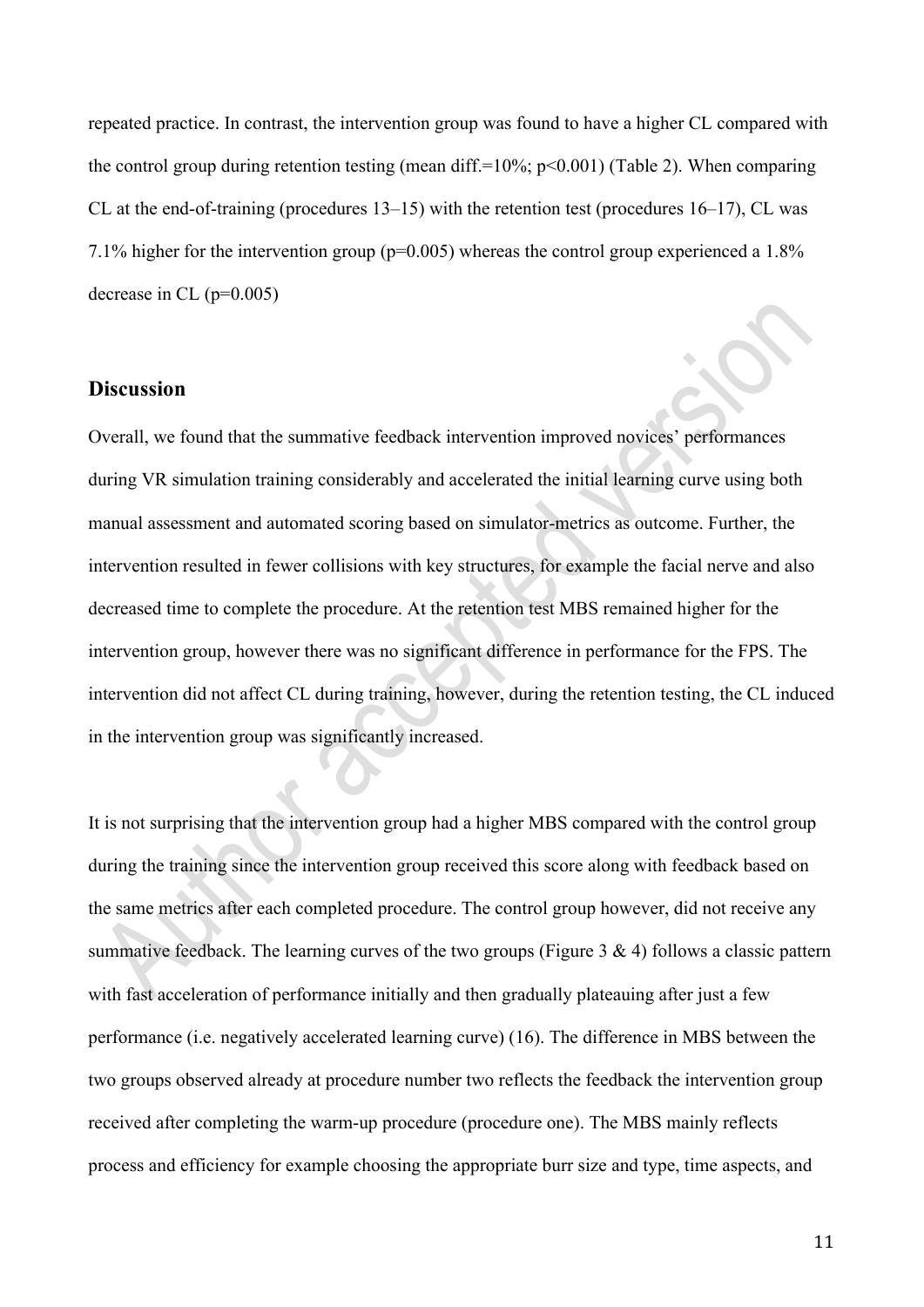goal-directed behavior. In line with previously<sup>14</sup>, we found the MBS to correlate poorly with the manually FPS, which considers only the end result and emphasizes safety-related parts of the procedure such as avoiding drilling holes and damaging key structures (14,33). Nevertheless, providing the participants with the summative MBS and collision information had a positive impact on their final-product performance (FPS). Consequently, the automated summative feedback appears to be a strong educational tool for directed, self-regulated learning. Ultimately, this allows learners to develop basic surgical skills in mastoidectomy, reducing the need for human instructors (7), who can be saved for more advanced training for example on cadavers.

Our study adds new knowledge for several reasons: First, it is the first study to investigate automated summative feedback in temporal bone training as all previous studies have used continuous (real-time feedback) for example through green-lighting (12,34,35). Next, we have studied the effect in a prolonged, distributed training program, which is closer to real-life training conditions. Also, we included retention testing after two–three months to study the effect on longer term performance. Finally, we did not only measure the performance as simulator-gathered score (MBS), but also as assessed by experts using an established mastoidectomy assessment tool (FPS).

This study on summative feedback was motivated by previous findings, which demonstrated that real-time feedback may have negative effects when it is withdrawn (16). This is likely explained by tutoring over-reliance, which easily occurs in early stages of learning. In contrast, we now report how summative feedback does not have the same negative impact on acquisition of skills or retention, which is consistence with "the guidance hypothesis"(19). A future step would be to investigate further the effects of summative feedback on transfer of simulation skills to performance in cadaveric dissection.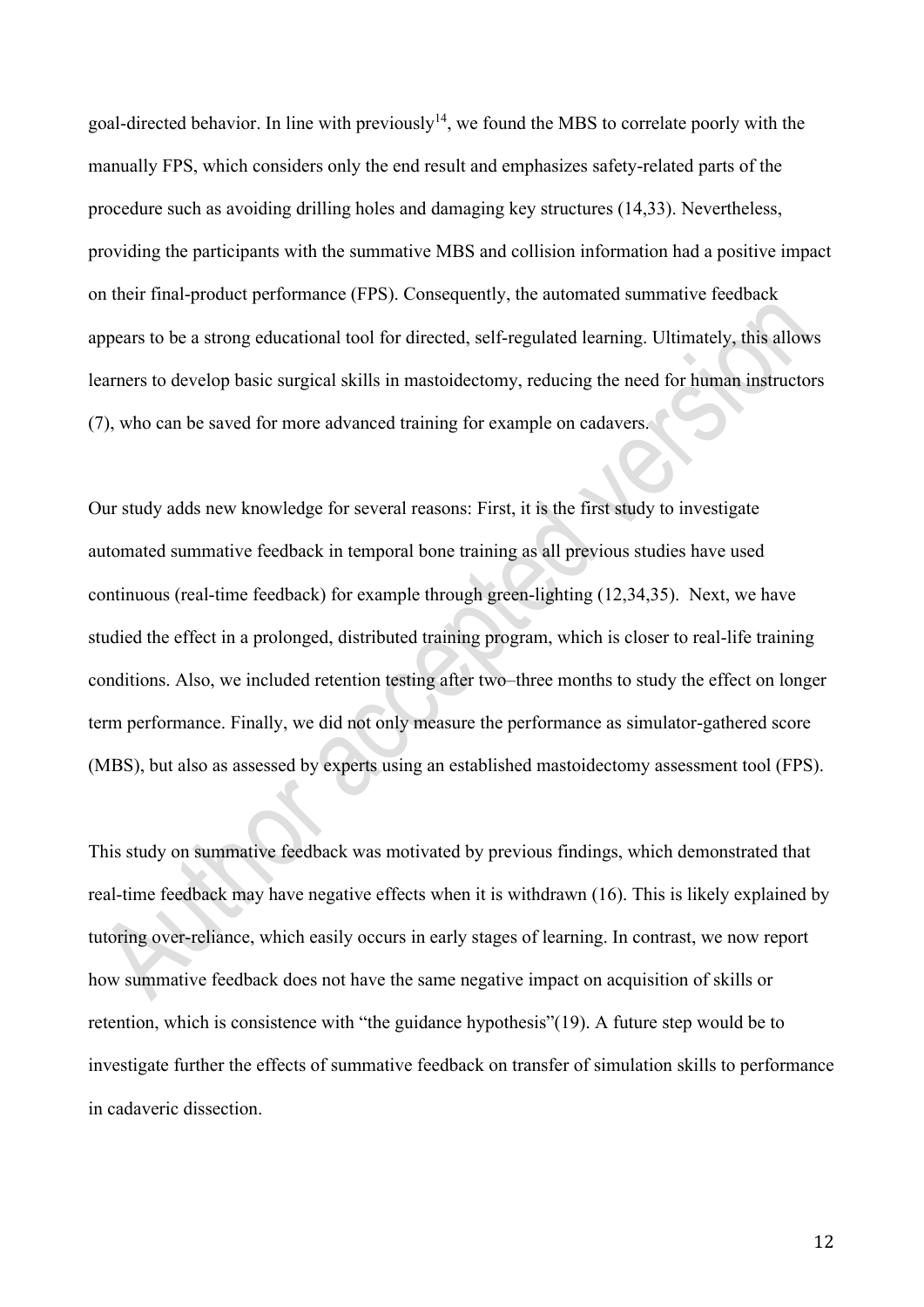We found cognitive load to be similar and stable for the two groups during training. Surprisingly, during the retention testing, a higher CL was induced in the intervention group. Other studies within VR simulation-based training of mastoidectomy have found that other learning supports affect CL (36,37): For example, continuous feedback through automated tutoring reduces CL during training but at the cost of inducing a very high CL when tutoring is withdrawn. According to cognitive load theory, a low CL during training of complex skills is not unconditionally beneficial for actual learning as indeed some cognitive resources need to be allocated for the learning process itself (38). The sub-components of CL are difficult to measure separately and because relative reaction time estimates the total CL, we are not able to determine if there are differences in the distribution between sub-components in our two groups.

A limitation of our study is that we used medical students as participants. In contrast to even firstyear residents, medical students are true novices in relation to the procedure and their learning objectives and motivation might therefore be very different. Consequently, we cannot directly extrapolate our results to more experienced learners and future studies should investigate if the findings also apply to for an example ORL or neurosurgery residents. Further, we did not investigate a transfer outcome such as performance in cadaver dissection or in the OR. As the VR environment differs from the OR in several ways (e.g. no bleeding or need for handling suction exists), a complete transfer of skills cannot be expected. (5,40,41) A strength of our study is that our training program was distributed (i.e. comprised multiple sessions separated by several days), which not only is an important part of DSRL (40) but also results in better acquisition of skills in temporal bone surgery compared with massed practice (16,41). Validity evidence for the MBS we used for summative feedback has been established (14). However, metrics are simulator-specific and vary between simulators (25) and consequently, integration of MBS for summative feedback in other simulators requires context-specific validity evidence to be collected.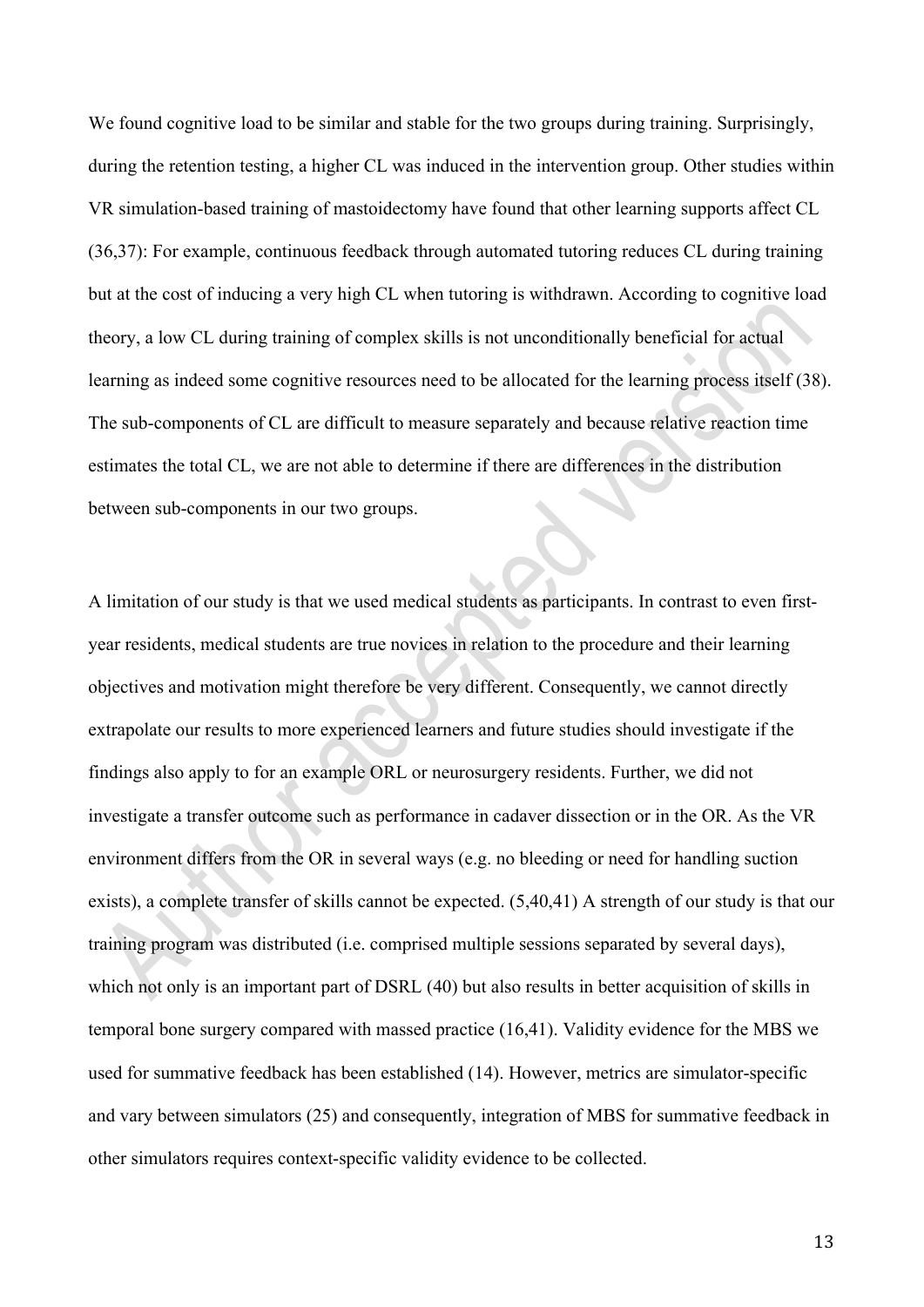Our study has several implications for VR simulation-based training in temporal bone surgery. Automated, summative metrics-based feedback leads to an improved training and retention performance, supporting directed, self-regulated learning where the trainee can practice without the presence of human instructors. Further, learning curves were accelerated and even though the performance-gap between the control and intervention group in this study might diminish over time, summative metrics-based feedback can help reduce training time to a given level of competence. The metrics-based feedback also resulted in a more efficient and safer drilling behavior, which hopefully could translate into a safe clinical behavior as well. Finally, VR simulation training should be considered a first step before using other training modalities, saving for example cadaver and instructional resources until the trainee has demonstrated adequate skills in simulation. A comprehensive surgical training curriculum should integrate different training modalities and implement mastery learning where feedback, score-tracking, and testing constitute crucial elements (42).

## **Conclusion**

Summative metrics-based feedback has several positive effects on novices' performance in VR simulation-based training of temporal bone surgery. This includes; increasing performance during training, reducing the number of collisions with key structures, and reducing time for each simulated procedure. These positive effects seemed to be retained to some degree after two-three months. For these reasons, summative feedback can potentially lead to a safer, better and more efficient performance. The intervention did not seem to affect the total cognitive load during training most likely because cognitive resources were allocated towards germane load (i.e. formation of mental schemata). Altogether, automated metrics-based summative feedback is a valuable educational tool in novices' initial mastoidectomy skills acquisition and can be integrated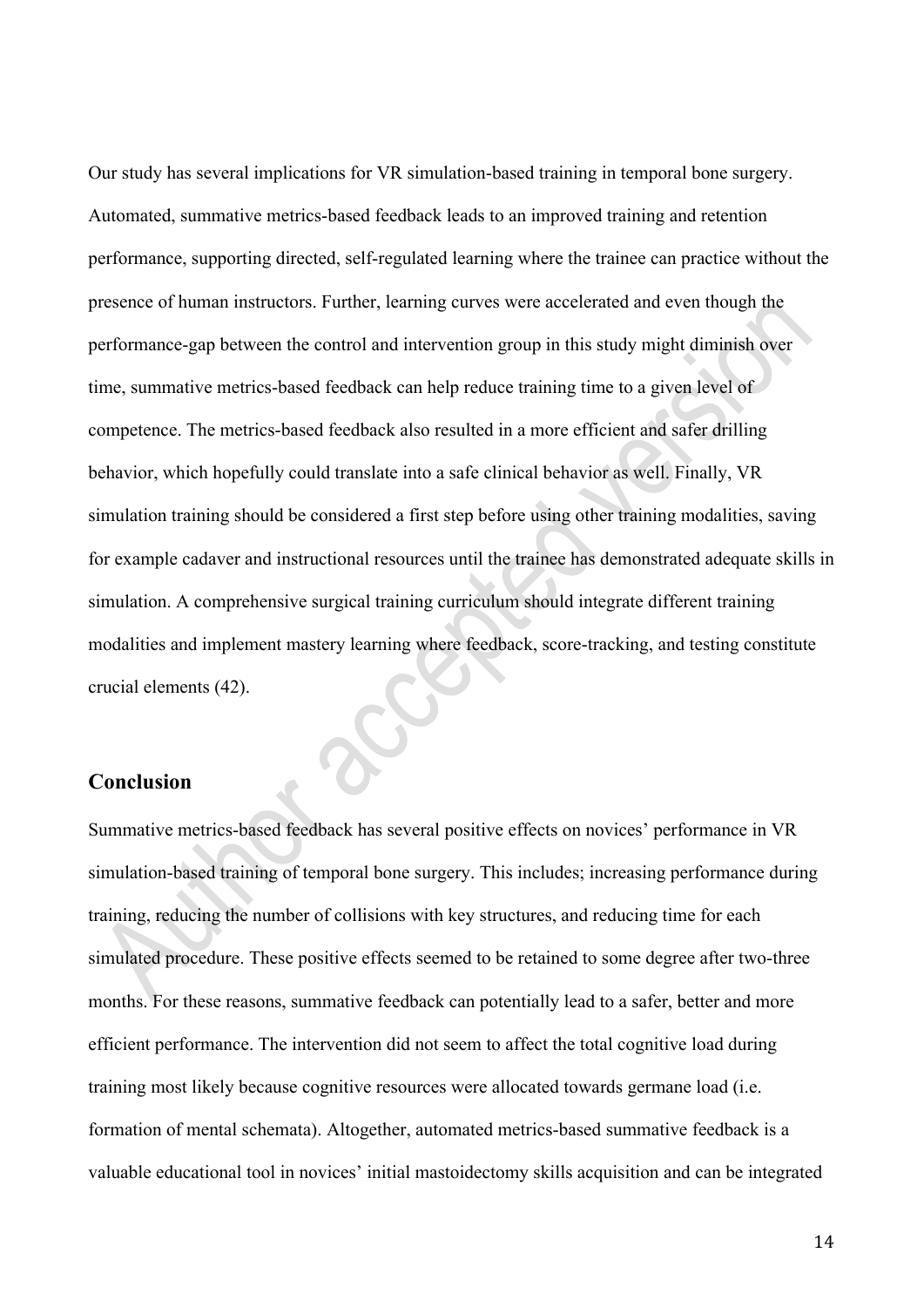as a support for directed, self-regulated learning in the basic temporal bone skills training curriculum.

# **References**

- 1. Reznick RK. Teaching and Testing Technical Skills. Surg Educ. 1993;165(March).
- 2. George AP, De R. Review of temporal bone dissection teaching: How it was, is and will be. J Laryngol Otol. 2010;124(2):119–25.
- 3. Frithioff A, Sørensen MS, Andersen SAW. European status on temporal bone training: a questionnaire study. Eur Arch Oto-Rhino-Laryngology [Internet]. 2018;275(2):357–63. Available from: http://dx.doi.org/10.1007/s00405-017-4824-0
- 4. Zhao YC, Kennedy G, Yukawa K, Pyman B, O'Leary S. Improving temporal bone dissection using self-directed virtual reality simulation: Results of a randomized blinded control trial. Otolaryngol - Head Neck Surg. 2011;144(3):357–64.
- 5. Andersen SAW, Foghsgaard S, Konge L, Cayé-Thomasen P, Sørensen MS. The Effect of Self-Directed Virtual Reality Simulation on Dissection Training Performance in Mastoidectomy. Laryngoscope. 2016;126:1883–8.
- 6. Javia L, Deutsch ES. A systematic review of simulators in otolaryngology. Otolaryngol Head Neck Surg. 2012;147(6):999–1011.
- 7. Brydges R, Dubrowski A, Regehr G. A New Concept of Unsupervised Learning : Directed Self-Guided Learning in the Health Professions. Acad Med. 2010;85(10):49–55.
- 8. Brydges R, Nair P, Ma I, Shanks D, Hatala R. Directed self-regulated learning versus instructor- regulated learning in simulation training. Med Educ. 2012;46:648–56.
- 9. Frendø M, Thingaard E, Konge L, Sølvsten M, Steven S. Decentralized virtual reality mastoidectomy simulation training : a prospective, mixed-methods study. Eur Arch Oto-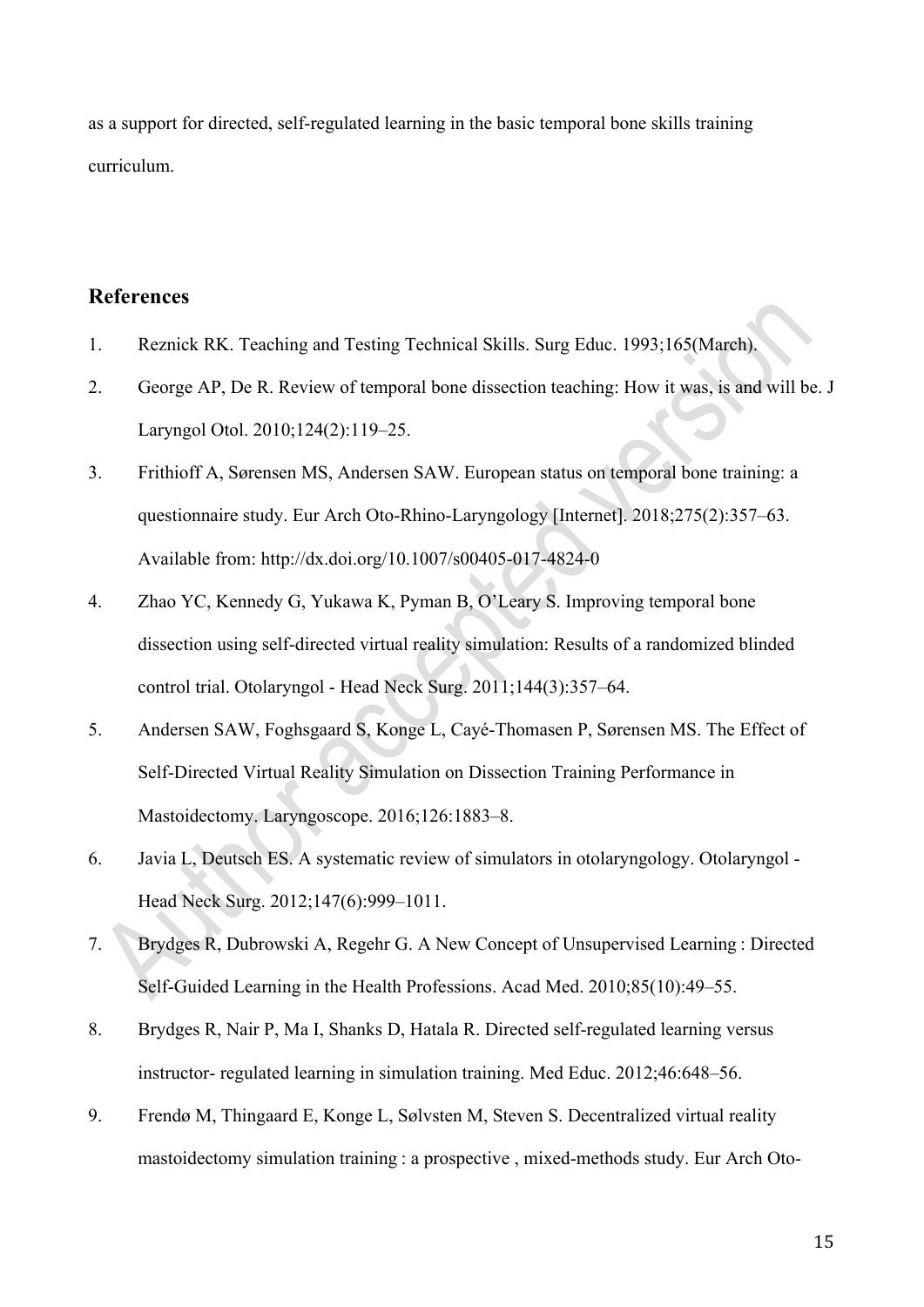Rhino-Laryngology [Internet]. 2019; Available from: https://doi.org/10.1007/s00405-019- 05572-9

- 10. Cook DA, Brydges R, Zendejas B, Hamstra SJ, Hatala R. Technology-Enhanced Simulation to Assess Health Professionals : A Systematic Review of Validity Evidence , Research Methods , and Reporting Quality. 2013;88(6).
- 11. Issenberg SB, Mcgaghie WC, Petrusa ER, Gordon DL, Scalese RJ, Issenberg SB, et al. Features and uses of high-fidelity medical simulations that lead to effective learning : a BEME systematic review Features and uses of high-fidelity medical simulations that lead to effective learning : a BEME systematic review \*. 2009;142–59.
- 12. Wijewickrema S, Zhou Y, Ioannou I, Copson B, Piromchai P, Yu C. Presentation of automated procedural guidance in surgical simulation : results of two randomised controlled trials. J Laryngol Otol. 2018;132:257–63.
- 13. Kerwin T, Stredney D, Wiet GJ, Shen H-W. Virtual Mastoidectomy Performance Evaluation through Multi-Volume Analysis. 2014;8(1):51–61.
- 14. Andersen SAW, Mikkelsen PT, Sørensen MS. Expert Sampling of VR Simulator Metrics for Automated Assessment of Mastoidectomy Performance. Laryngoscope. 2019;129:2170–7.
- 15. Zirkle M, Roberson DW, Leuwer R, Dubrowski A. Using a Virtual Reality Temporal Bone Simulator to Assess Otolaryngology Trainees. Laryngoscope. 2007;117:258–63.
- 16. Andersen SAW, Konge L, Cayé-Thomasen P, Sørensen MS. Learning curves of virtual mastoidectomy in distributed and massed practice. JAMA Otolaryngol - Head Neck Surg. 2015;141(10):913–8.
- 17. Andersen SAW, Konge L, Mikkelsen PT. Mapping the Plateau of Novices in Virtual Reality Simulation Training of Mastoidectomy.
- 18. Park J, Shea CH, Wright DL, Shea CH, Reduced-frequency DLW, Park J, et al. Reduced-Frequency Concurrent and Terminal Feedback : A Test of the Guidance Hypothesis.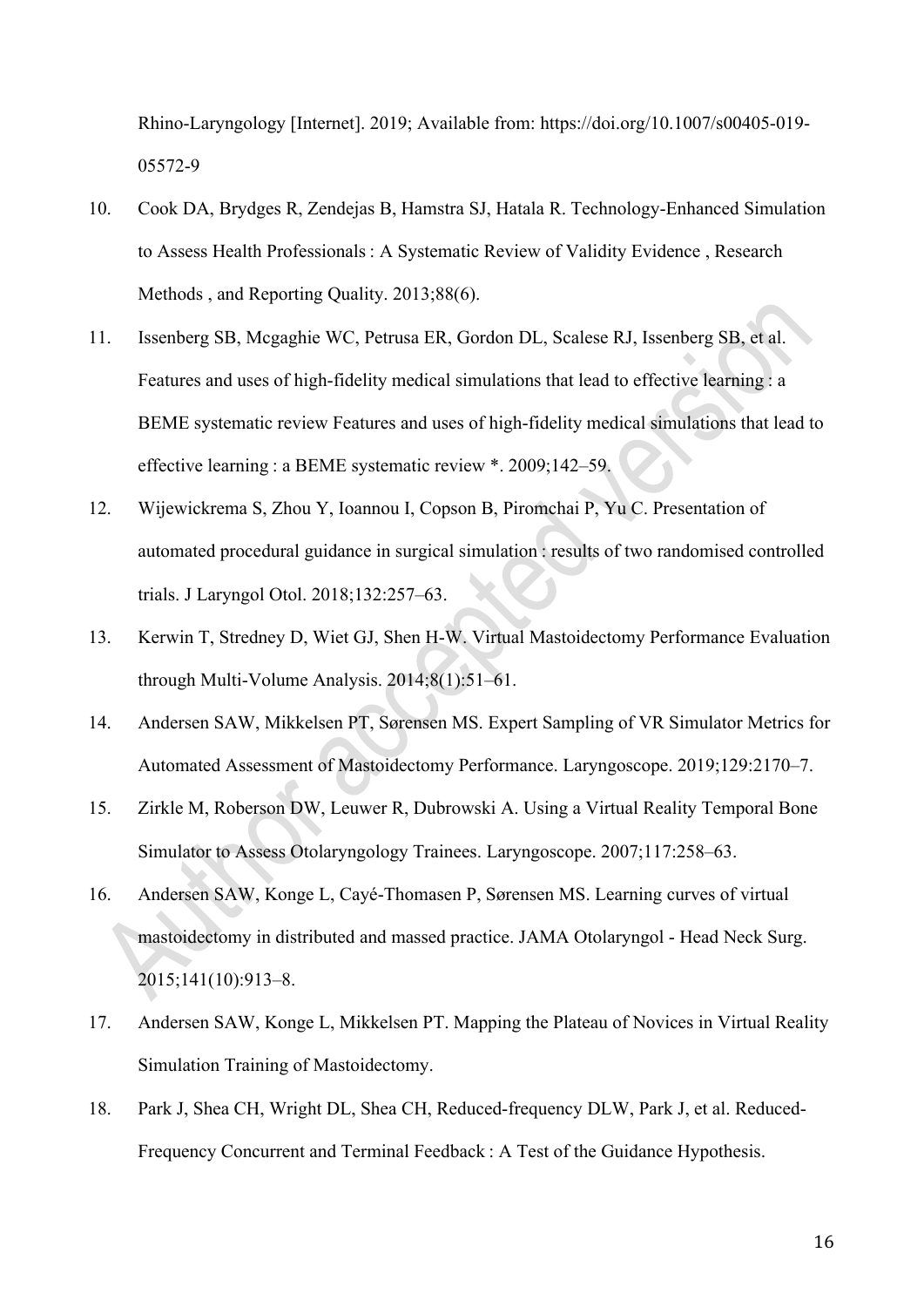2010;2895.

- 19. Hatala, R; Cook, D; Zendajas, B; Hamstra, S; Brydges R. Feedback for simulation-based procedural skills training: a meta-analysis and critical narrative synthesis. Adv Heal sci educ. 2014;19:251–72.
- 20. Sweller J. Cognitive Load During Problem Solving : Effects on Learning. 1988;285:257–85.
- 21. Haji FA, Cheung JJH, Woods N, Regehr G, de Ribaupierre S, Dubrowski A. Thrive or overload? The effect of task complexity on novices' simulation-based learning. Med Educ. 2016;50(9):955–68.
- 22. Frithioff A, Frendø M, Mikkelsen PT, Sørensen MS, Andersen SAW. Ultra ‑ high ‑ fidelity virtual reality mastoidectomy simulation training : a randomized , controlled trial. Eur Arch Oto-Rhino-Laryngology [Internet]. 2020;(0123456789). Available from: https://doi.org/10.1007/s00405-020-05858-3
- 23. Van Merriënboer JJG, Sweller J. Cognitive load theory in health professional education: Design principles and strategies. Med Educ. 2010;44(1):85–93.
- 24. Sethia R, Kerwin TF, Wiet GJ. Performance assessment for mastoidectomy: State of the Art Review Rishabh. Otolaryngol Head Neck Surg. 2017;156(1):61–9.
- 25. Al-Shahrestani F, Sørensen MS, Andersen SAW. Performance metrics in mastoidectomy training : a systematic review. Eur Arch Oto-Rhino-Laryngology [Internet]. 2019;276(3):657–64. Available from: http://dx.doi.org/10.1007/s00405-018-05265-9
- 26. Vilmann AS, Norsk D, Bo M, Svendsen S. Computerized feedback during colonoscopy training leads to improved performance : a randomized trial. Gastrointest Endosc [Internet]. 2018;88(5):869–76. Available from: https://doi.org/10.1016/j.gie.2018.07.008
- 27. Ahmed OMA, Niessen T, Gallagher AG, Breslin DS, Dunngalvin A, Shorten GD. The effect of metrics-based feedback on acquisition of sonographic skills relevant to performance of ultrasound-guided axillary brachial plexus block. Anaesthesia. 2017;(72):1117–24.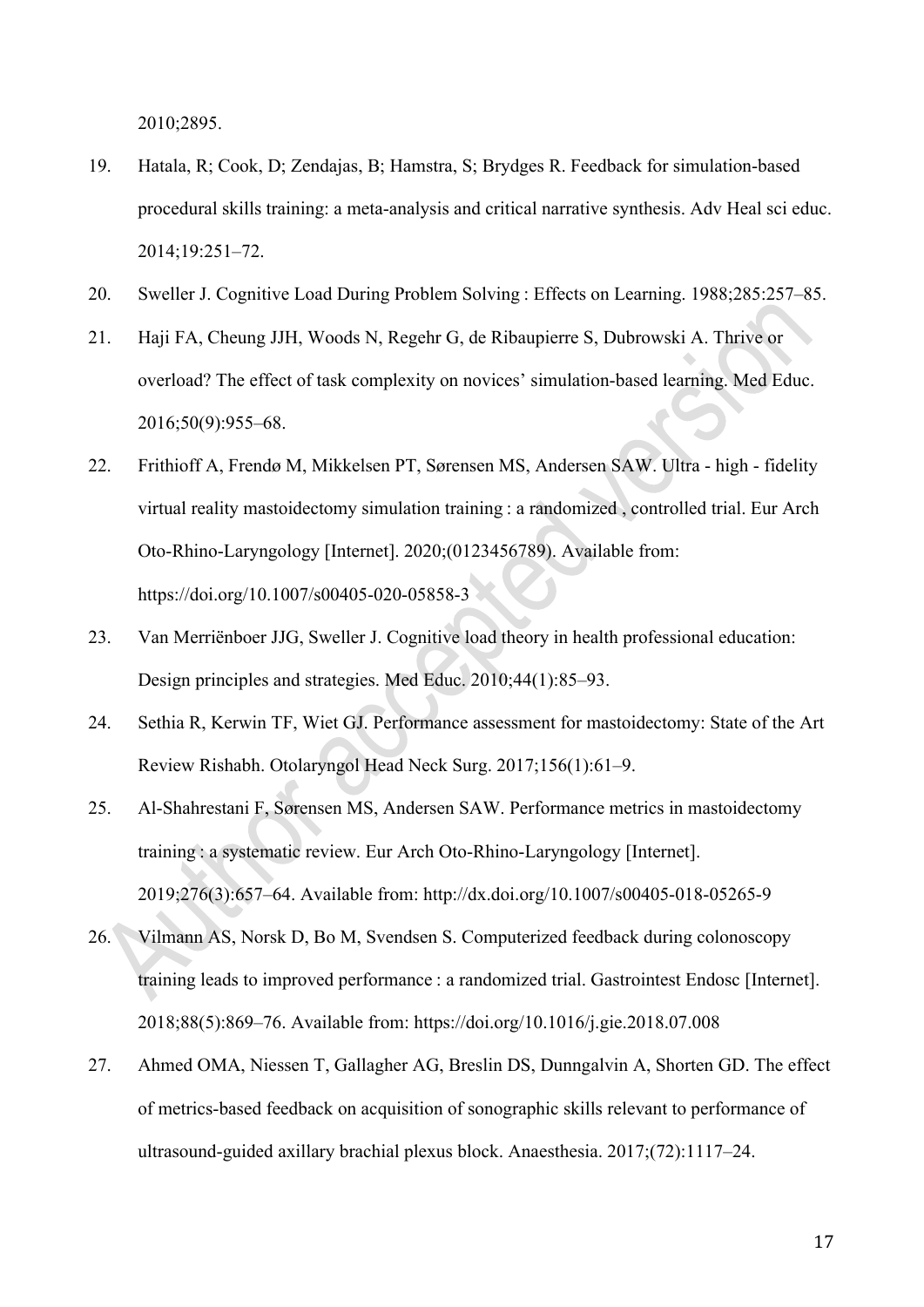- 28. Sørensen MS, Mosegaard J, Trier P. The Visible Ear Simulator : A Public PC Application for GPU-Accelerated Haptic 3D Simulation of Ear Surgery Based on the Visible Ear Data. Otol Neurotol. 2009;484–7.
- 29. Andersen SAW, Cayé-Thomasen P, Sørensen MS. Mastoidectomy performance assessment of virtual simulation training using final-product analysis. Laryngoscope. 2015;125(2):431– 5.
- 30. Naismith LM, Cavalcanti RB. Validity of Cognitive Load Measures in Simulation-Based Training: A Systematic Review. Acad Med. 2015;90(11):24–35.
- 31. Andersen SAW, Mikkelsen PT, Konge L, Cayé-Thomasen P, Sørensen MS. Cognitive Load in Mastoidectomy Skills Training: Virtual Reality Simulation and Traditional Dissection Compared. J Surg Educ [Internet]. 2016;73(1):45–50. Available from: http://dx.doi.org/10.1016/j.jsurg.2015.09.010
- 32. Leppink J. Data analysis in medical education research: a multilevel perspective. Perspect Med Educ [Internet]. 2015;4(1):14–24. Available from: http://link.springer.com/10.1007/s40037-015-0160-5
- 33. Zirkle M, Taplin MA, Anthony R, Dubrowski A. Objective Assessment of Temporal Bone Drilling Skills. Ann Otol Rhinol Laryngol. 2007;116(11):793–8.
- 34. Davaris M, Wijewickrema S, Zhou Y, Piromchai P, Bailey J, Kennedy G, et al. The Importance of Automated Real-Time Performance Feedback in Virtual Reality Temporal Bone Surgery Training BT - Artificial Intelligence in Education. In: Isotani S, Millán E, Ogan A, Hastings P, McLaren B, Luckin R, editors. Cham: Springer International Publishing; 2019. p. 96–109.
- 35. Wijewickrema S, Piromchai P, Zhou Y, Ioannou I, Bailey J, Kennedy G, et al. Developing Effective Automated Feedback in Temporal Bone Surgery Simulation. Otol Neurotol. 2015;152(6):1082–8.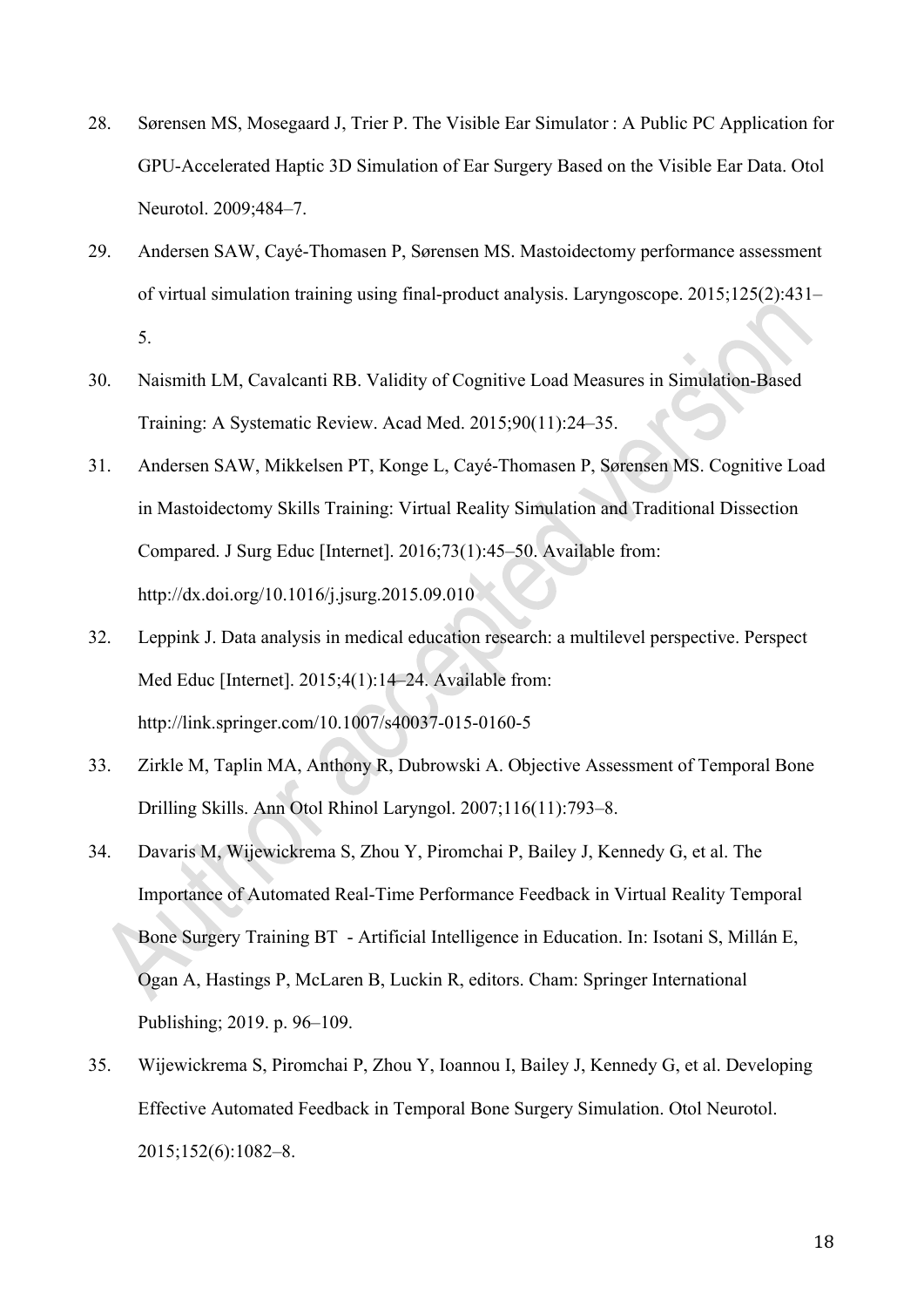- 36. Andersen SAW, Mikkelsen PT, Sørensen MS. The Effect of Simulator-Integrated Tutoring for Guidance in Virtual Reality Simulation Training. Simul Healthc. 2020;15(3):147–53.
- 37. Andersen SAW, Frendø M, Guldager M, Sørensen MS. Understanding the effects of structured self-assessment in directed , self-regulated simulation-based training of mastoidectomy : A mixed methods study. J Otol [Internet]. 2019; Available from: https://doi.org/10.1016/j.joto.2019.12.003
- 38. Andersen SAW, Frendø M, Sørensen MS. Effects on cognitive load of tutoring in virtual reality simulation training. MedEdPublish. 2020;1–6.
- 39. Van Merriënboer JJG, Kester L, Pass F. Teaching Complex Rather Than Simple Tasks : Balancing Intrinsic and Germane Load to Enhance Transfer of Learning. Appl Cogn Psychol. 2006;20:343–52.
- 40. Gawecki W, Wegrzyniak M, Mickiewicz P, Talar M, Wierzbicka M, Gawłowska MB. The impact of virtual reality training on the quality of real antromastoidectomy performance. J Clin Med. 2020;9:3197
- 41. Andersen SAW, Foghsgaard S, Cayé-Thomasen P, Sørensen MS. The Effect of a Distributed Virtual Reality Simulation Training Program on Dissection Mastoidectomy Performance. Otol Neurotol. 2018;39:1277–84.
- 42. Smith S, Lonie J. Mastery learning : how is it helpful ? An analytical review. 2017;269–75.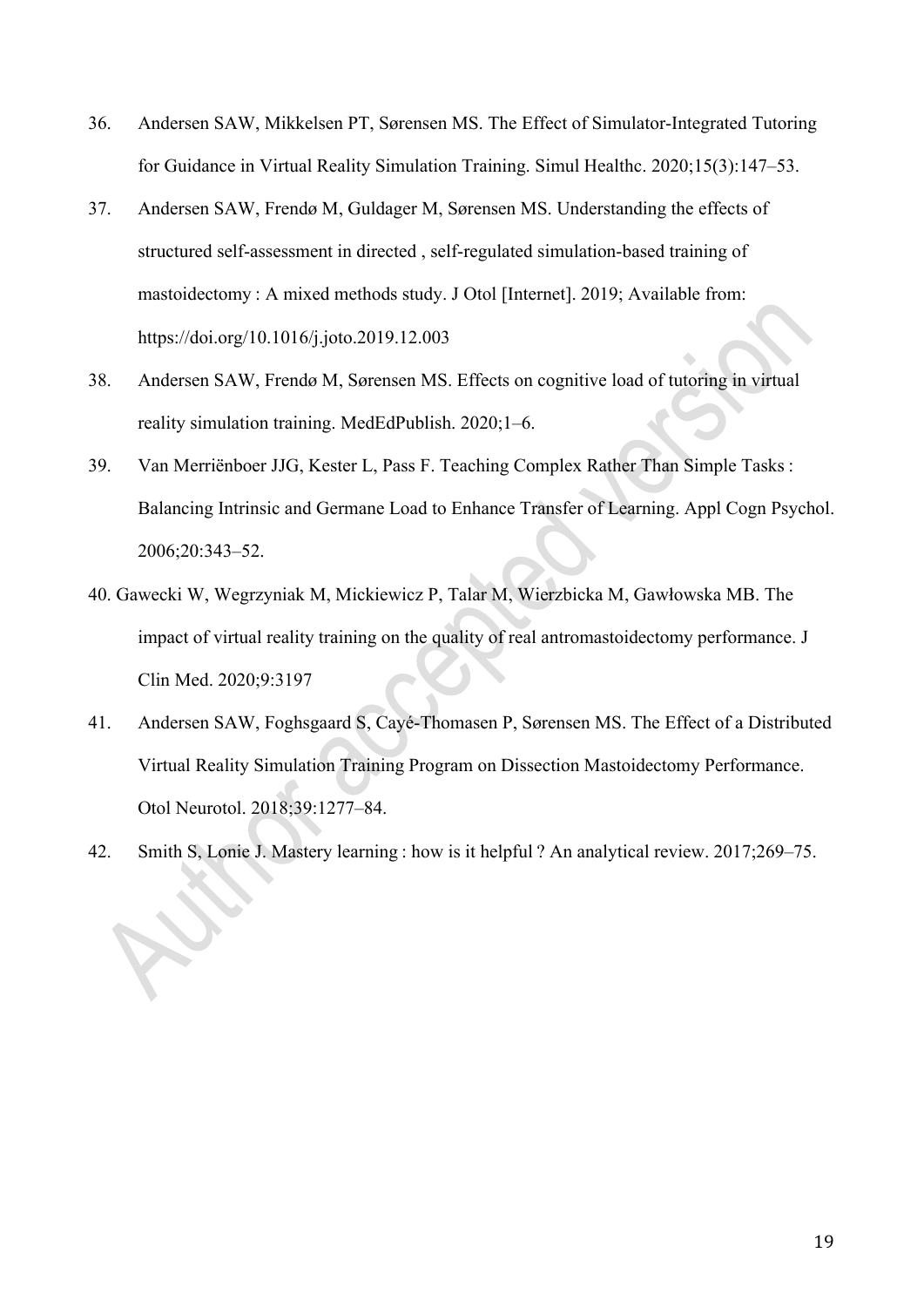# **TABLE & FIGURE LEGENDS**

# **Table 1.** Participant characteristics

|                                                             | <b>Intervention</b>  | Control         |
|-------------------------------------------------------------|----------------------|-----------------|
|                                                             | Structured summative | No feedback     |
|                                                             | feedback             |                 |
| No. of participants                                         | 12                   | 12 <sup>°</sup> |
| Age, mean (SD)                                              | 23(1.4)              | 26(9.9)         |
| Sex, N                                                      |                      |                 |
| Female                                                      | 8                    | 6               |
| Male                                                        | 4                    | 6               |
| Weekly computer usage excl. work (hours), mean (SD)         | 8.1(6.8)             | 9.8(5.3)        |
| Self-reported computer skills (Likert scale 1-7), mean (SD) | 5.1(0.7)             | 4.3(1.4)        |
| Gaming frequency (Likert scale 1-5), mean (SD)              | 3.9(1.1)             | 3.6(1.4)        |

**Table 2.** Performance in retention testing.

|                    | Mean final-product score,    | <b>Mean metrics-based</b>  | Relative increase in       |
|--------------------|------------------------------|----------------------------|----------------------------|
|                    | points                       | score, %                   | cognitive load, %          |
| Intervention group | 15.3 (95% CI [14.2 to 16.4]) | 81.5 (95% CI 77.5 to 85.4) | 30.0 (95% CI 26.4 to 33.5) |
| Control group      | 14.4 (95% CI [13.3 to 15.4]) | 74.6 (95% CI 70.6 to 78.6) | 20.0 (95% CI 16.5 to 23.6) |
| P-value            | .23                          | .02                        | < 0.01                     |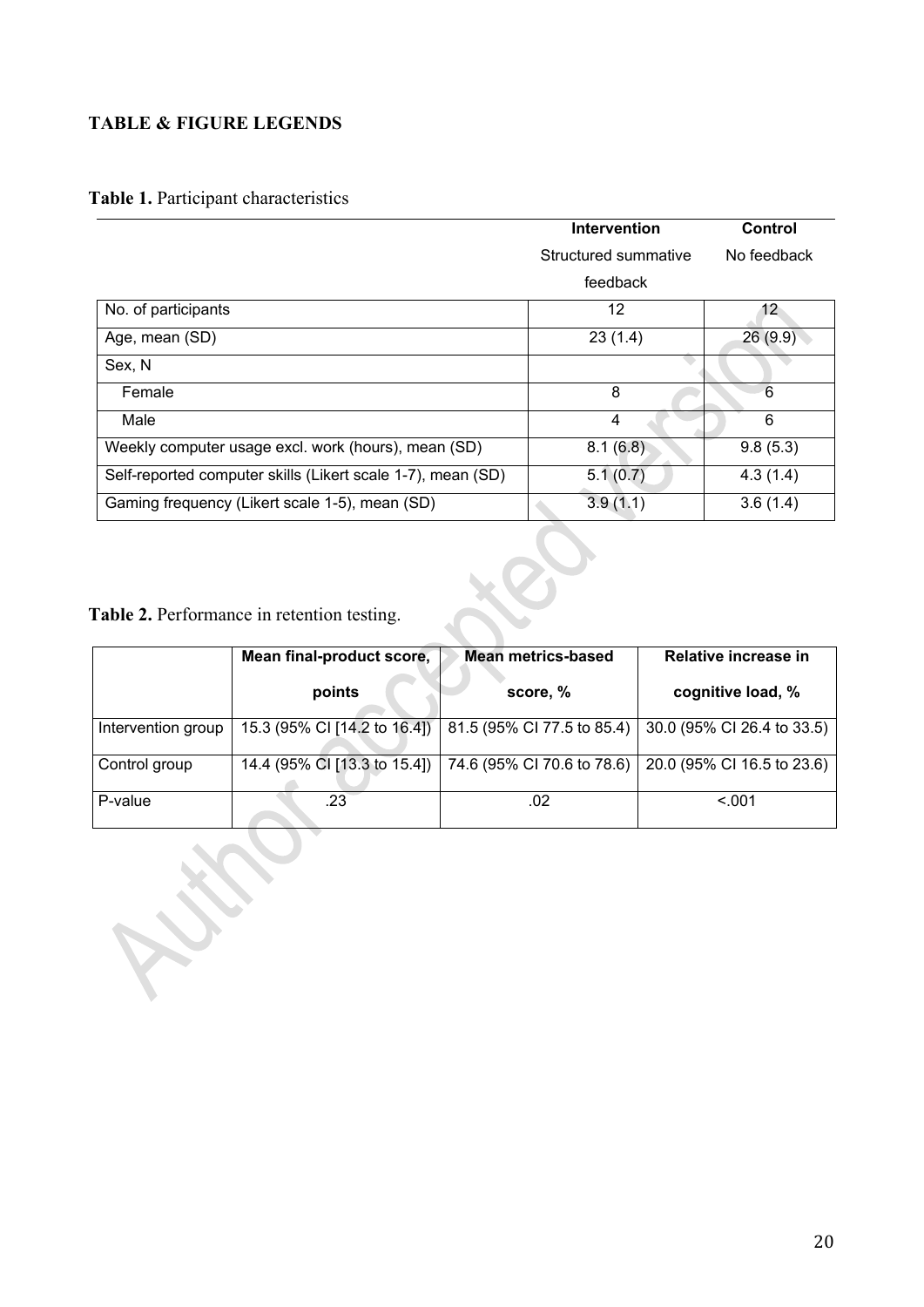

**Figure 1.** CONSORT flow diagram.



**Figure 2.** Simulation set-up (left) and an example of a mastoidectomy final-product after a training procedure (right).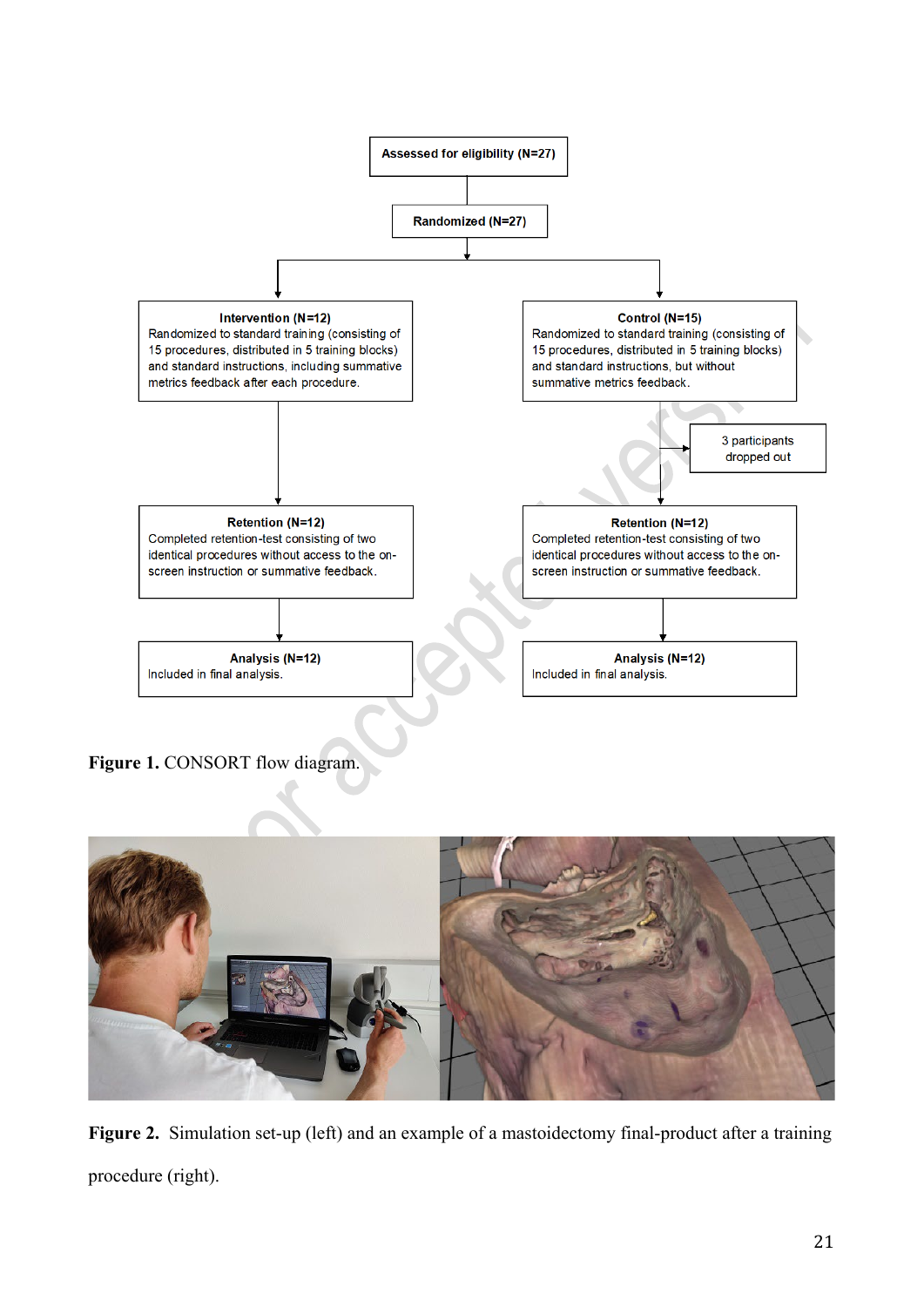

**Figure 3.** Final product score learning curves of training sessions (procedure 2–15). Means plot (estimated marginal means). Bars mark 95 % CI.